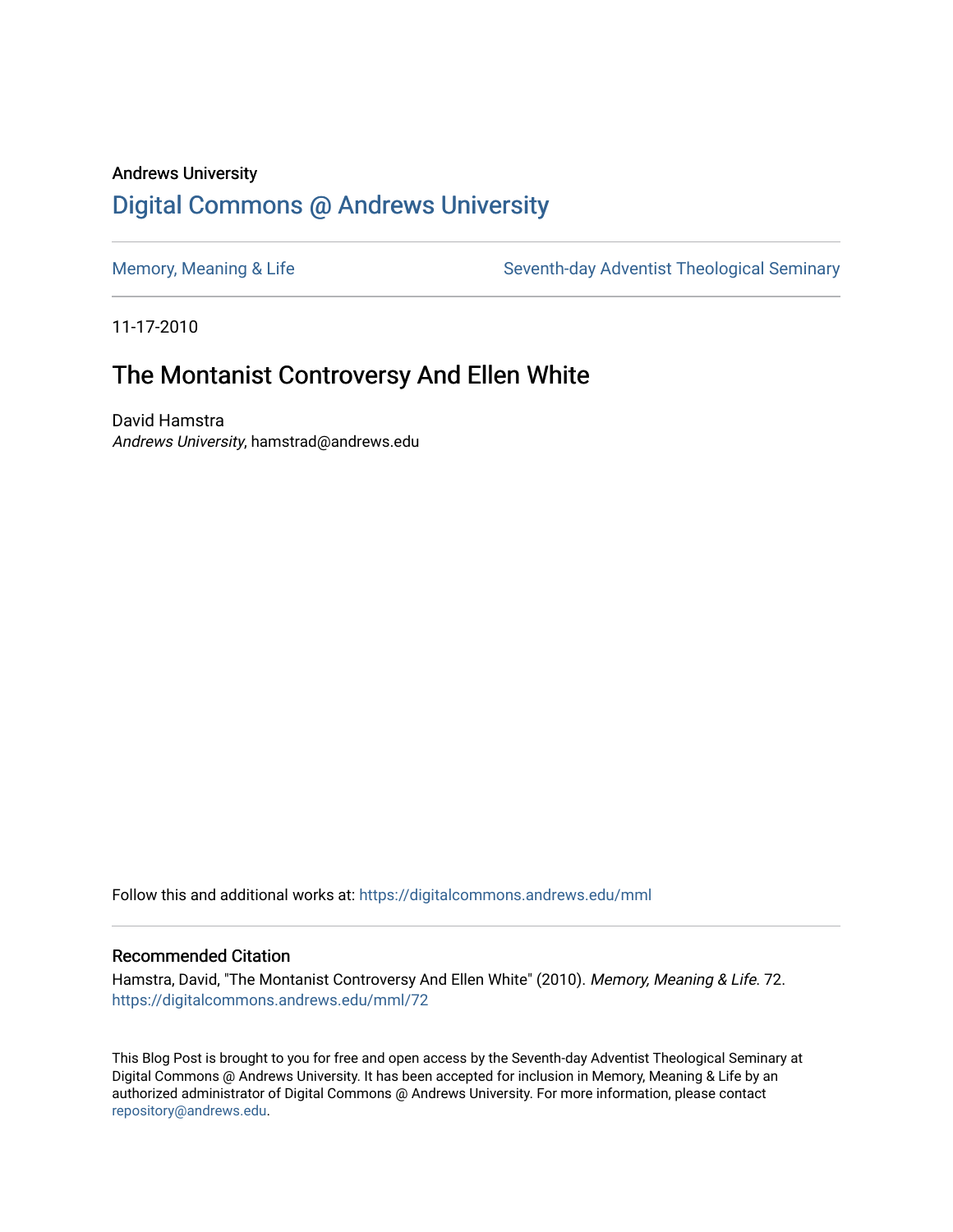The Wayback Machine - http://web.archive.org/web/20120716013834/http://www.memorymeaningfaith.org/blog/2010/…

# **[Memory, Meaning & Faith](http://web.archive.org/web/20120716013834/http://www.memorymeaningfaith.org/blog/)**

[Main](http://web.archive.org/web/20120716013834/http://www.memorymeaningfaith.org/blog) [About](http://web.archive.org/web/20120716013834/http://www.memorymeaningfaith.org/blog/about.html) [Archives](http://web.archive.org/web/20120716013834/http://www.memorymeaningfaith.org/blog/archives.html) November 17, 2010 **The Montanist Controversy And Ellen White**



[Montanism](http://web.archive.org/web/20120716013834/http://en.wikipedia.org/wiki/Montanism) was a second century Christian movement led by Montanus, who spoke as a prophet. The movement emphasized visions, ecstatic utterances, and ascetic requirements. Commenting on the eventual expulsion of Montanists from the early church, von Campenhausen concludes that

From this time dates the 'ecclesiastical', and later also official mistrust of all the cruder forms of religious enthusiasm and ecstasy. If Montanism (in this respect going beyond primitive Christianity) saw in this the surest criterion of divine inspiration, the tendency within the Church was now fixed firmly in the opposite direction, namely to condemn it as a mark of demonic possession. Enthusiastic promptings, raptures, and visions are in general forced out on to the periphery of the Church and into heresy, until monasticism creates a new home for them and new, organised opportunities for development. Moreover, increasing hellenisation of the Church, with its emphasis on the spirituality and rationality of the faith, restricts understanding of the very different nature of earlier 'prophecy.' In vain did Irenaeus warn his contemporaries against driving the true prophecy out of the Church from anxiety over the false. (Hans von Campenhausen, *[Ecclesiastical Authority and Spiritual Power](http://web.archive.org/web/20120716013834/http://books.google.ca/books?id=ZYmaAAAAIAAJ&lpg=PP1&ots=zR1U54RL2k&dq=hans%20von%20campenhausen&pg=PR5#v=onepage&q&f=false) in the Church of the First Three Centuries*, 191)

In his critical history of Ellen White, *[Prophetess of Health](http://web.archive.org/web/20120716013834/http://books.google.ca/books?id=TNRP8NLNyvEC&lpg=PP1&ots=t-IoDvTER3&dq=prophetess%20of%20health&pg=PP1#v=onepage&q&f=false)*, Ronald Numbers recounts a period where she was excluded from ministry.

A crisis over Ellen's visions also developed in 1851. In July she wrote to her friends, the Dodges: "The visions trouble many. They [know] not what to make of them." ... Nonbelievers frequently charged that the visions were being elevated above the Bible. This criticism particularly galled James [White]. In an effort to keep the visions as inconspicuous as possible, he decided in the summer of 1851 not to print his wife's testimonies in the widely distributed Review and Herald. In the future her prophetic writings were to be confined to an "Extra," for limited circulation among "those who believe that God can fulfill his word and give visions '*in the last days*.'" The "Extras" were scheduled for every two weeks,